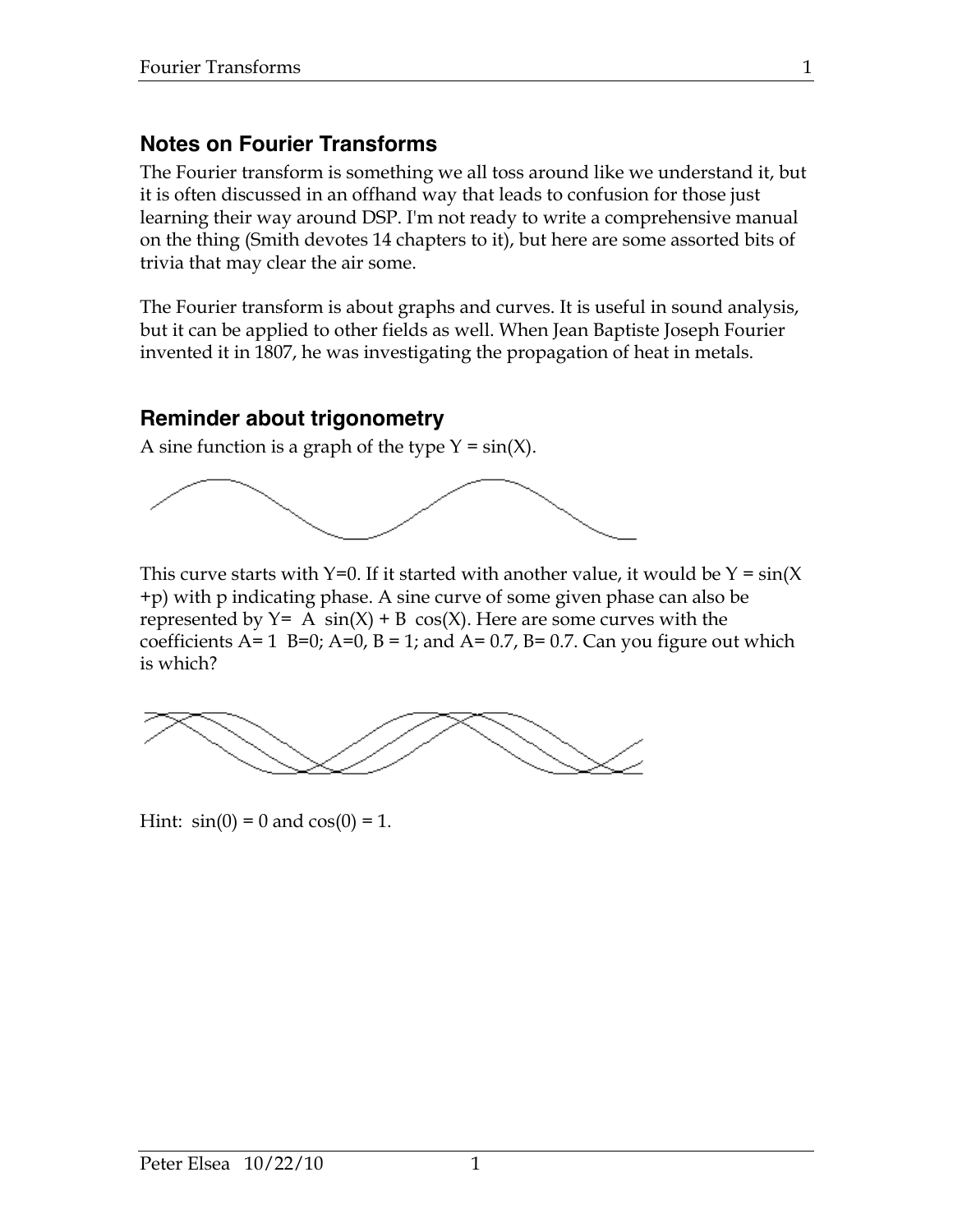Here's an example of adding two sine functions  $Y = A \sin(X) + B \cos(X) + C \sin(2X) + D \cos(2X)$ 



In this case, A and C are 1 and B and D are 0. Now the same exercise with  $C = 0$ and  $D = 0.7$ 



The resultant curve looks quite different. You can build up quite complicated curves by adding sine and cosine functions at more frequencies. If the frequencies used are harmonically related, the resultant will be a repeating waveform.

Fourier Analysis is about taking complex curves apart.

#### **Buzzwords, or fftspeak:**

**Time domain** representation means a graph with time along the bottom. Waveforms are usually represented this way.

**Frequency domain** representation means a graph with frequency along the bottom. Spectral plots are like this. The domain runs from 0 hz to the sampling frequency.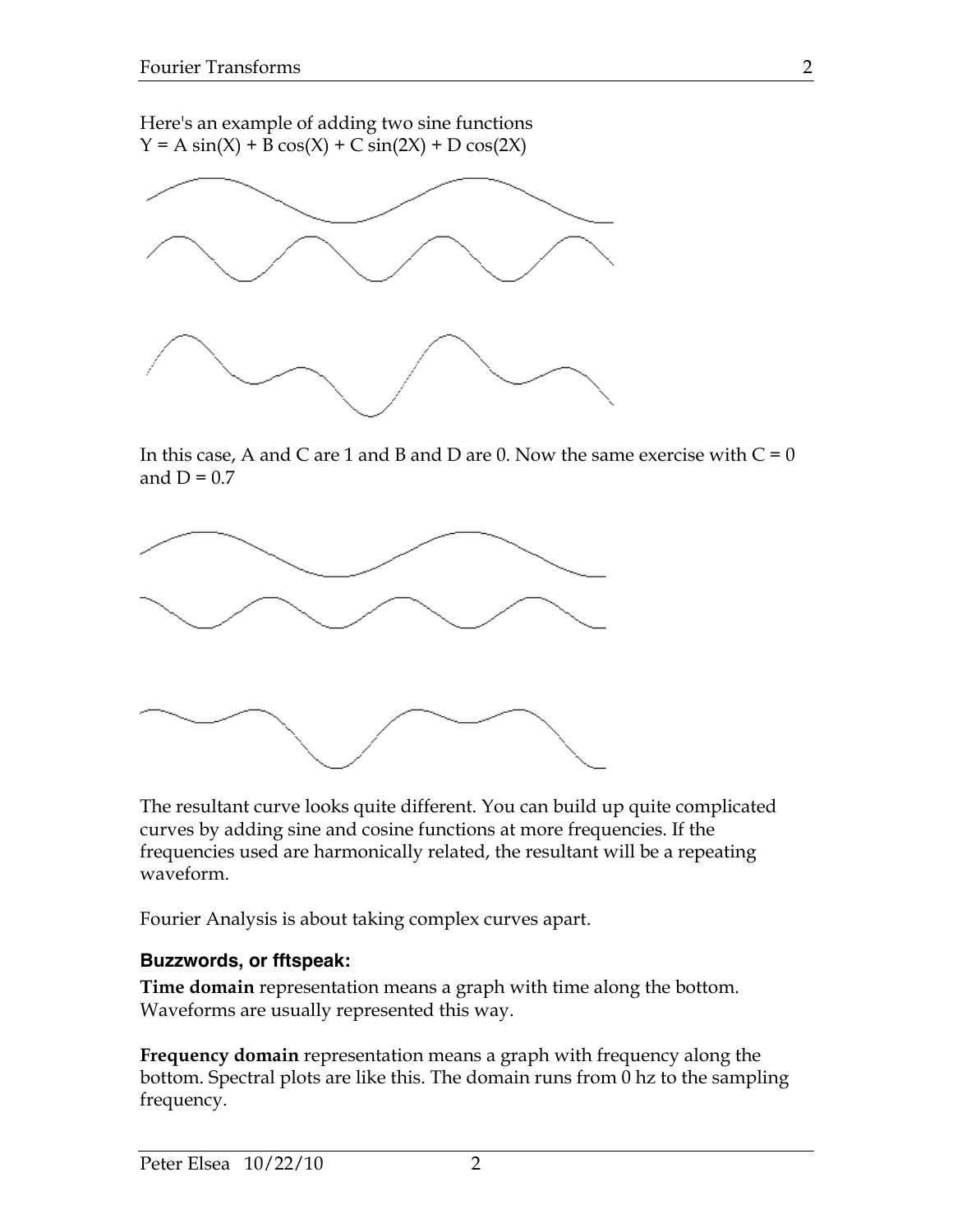**Polar** representation means graphing in terms of an angle and radius. Since sine waves are inherently angular this can be useful. To map the frequency domain onto a polar plot, the angle π radians represents 1/2 the sampling rate. The region on the bottom of the circle represents negative frequency plotted from 0 to -π. Points on a polar plot can also be indicated by their rectangular (Cartesian) coordinates.

A **function** is the mathematical representation of any sort of curve. A sine wave function could be written  $f(t) = k\sin(\omega t)$ . Functions are always functions of some thing, in this case t. Some texts make the distinction that  $f(x)$  is a continuous function (i.e. an unbroken curve) and  $f[x]$  is a discreet function, made up of a lot of points. (Like a sampled waveform.)  $f(x)$  is pronounced "f of x".

**Terms** of a function are the parts that are separated by + signs.

A **coefficient** is a value that adjusts the overall value of a term in a function. For ksin(ωt), k is a coefficient. Most of the hard part of DSP design is finding the coefficients that make a function give a desired result.

The **unit** means one. The unit circle on a polar plot is a circle of radius 1. Setting things to equal 1 often makes math clearer.

The **delta function** is a 1 followed by as many 0s as you want. It's the mathematical equivalent of hitting something with a stick to see what it will do. When you apply a delta function to digital filter, you get its **impulse response**. The Fourier transform of the impulse response is the frequency response.

The letter **j** is the imaginary square root of -1. Some mathematicians use i for this, but i means something else in electronics. We aren't interested in roots of negative numbers per se, but complex numbers are handy.

An **imaginary** number is one that has j (or i) as a factor. 7j is imaginary. It Follows that 7 is a **real** number.

**Complex numbers** are the sum of a real and imaginary part such as (a + bj). The math works as if the imaginary part were at right angles to the real part, which is the way a lot of audio phenomena behave. Some authors indicate variables that represent complex numbers with a capital letter. Numbers whose imaginary parts are zero are real numbers. Complex numbers may be represented by the real and imaginary coefficients or in a polar form.<sup>1</sup>

<sup>&</sup>lt;sup>1</sup> Either way, they map onto a grid with real across the X axis and imaginary on the Y axis.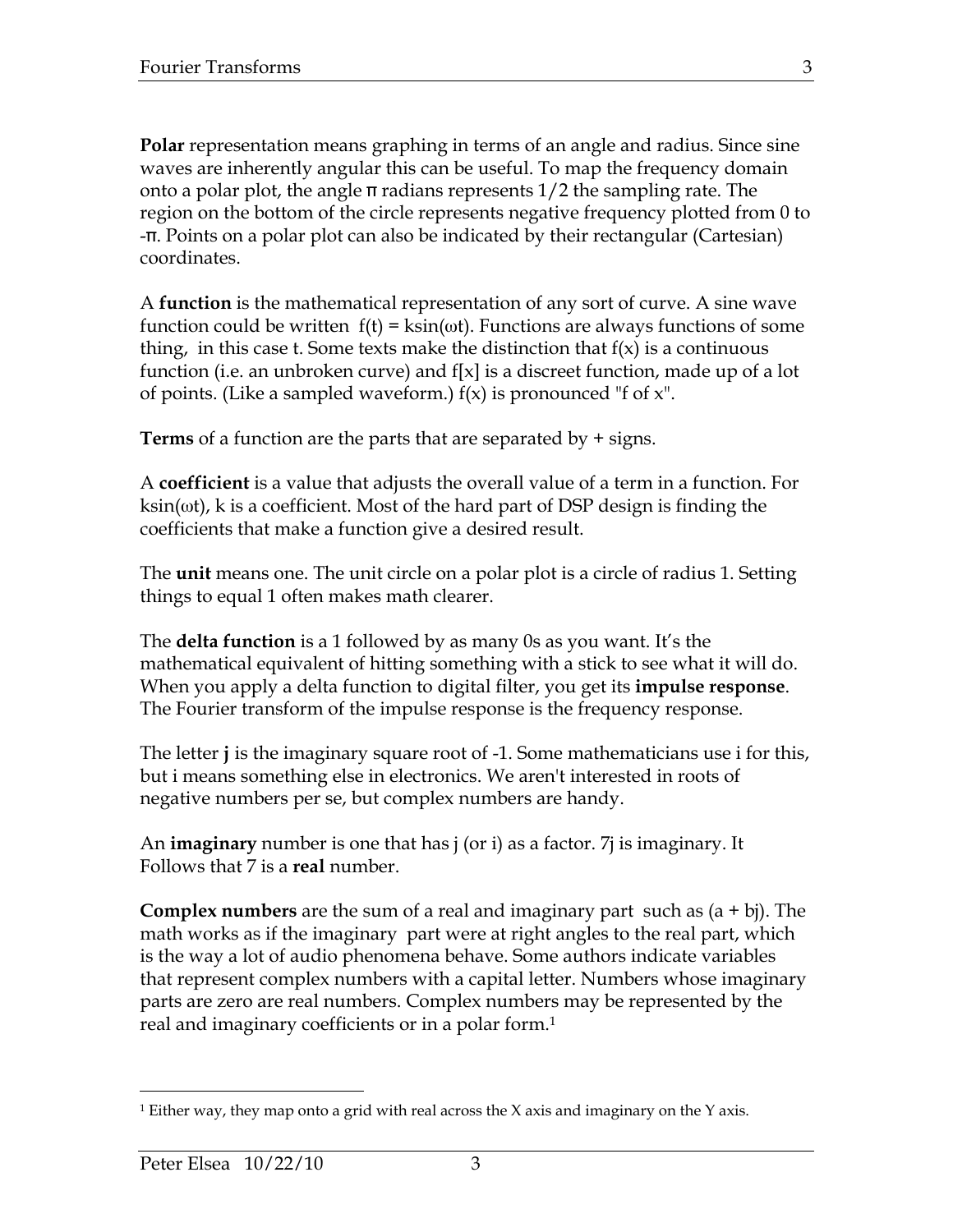The letter  $\omega$  (Greek lower case omega) is often used to refer to angles. You will see ω=2πf as a way to convert a frequency f to an angle. When derived this way, ω may be called angular frequency. You will often see ωt in the literature, which simply means we are plotting some function of  $\omega$  at time t.

The letter **e** means Euler's constant, a number like π that is one of the fundamental features of the universe. It is used to calculate interest, and is the base of natural logarithms. There is a famous formula called Euler's relation, which proves  $e^{j\omega} = \cos(\omega) + j\sin(\omega)$ . So you can represent a sine wave as  $e^{j\omega}$  .

You **multiply** two **functions** by multiplying the value of each point on one curve by the value of the equivalent point of the other curve.

**Correlation** of functions is performed by multiplying each point on one curve by all of the other curve. This gives one complete curve per point. You then add all of these together.

**Convolution** of functions is performed by multiplying each point on one curve by the reverse of the other curve and adding all the results. Convolution of two time domain functions is equivalent to multiplying the frequency domain versions, and vice versa.

A **transform** is a method for converting a function of time into a function of frequency (or back). In audio, transforms convert waveforms into a spectral representation or back.

#### **Transforms**

There are several transforms out there - Laplace, Z-transform, and Fourier being the big names.

The **Laplace** transform converts a waveform into a series of exponentially decaying sinusoids. This results in a whole family of curves of amplitude vs. frequency (one curve for each possible exponent) These are represented by parallel curves in a three dimensional space called the s domain. This is very useful for designing analog filters, whose response is a combination of exponential shapes.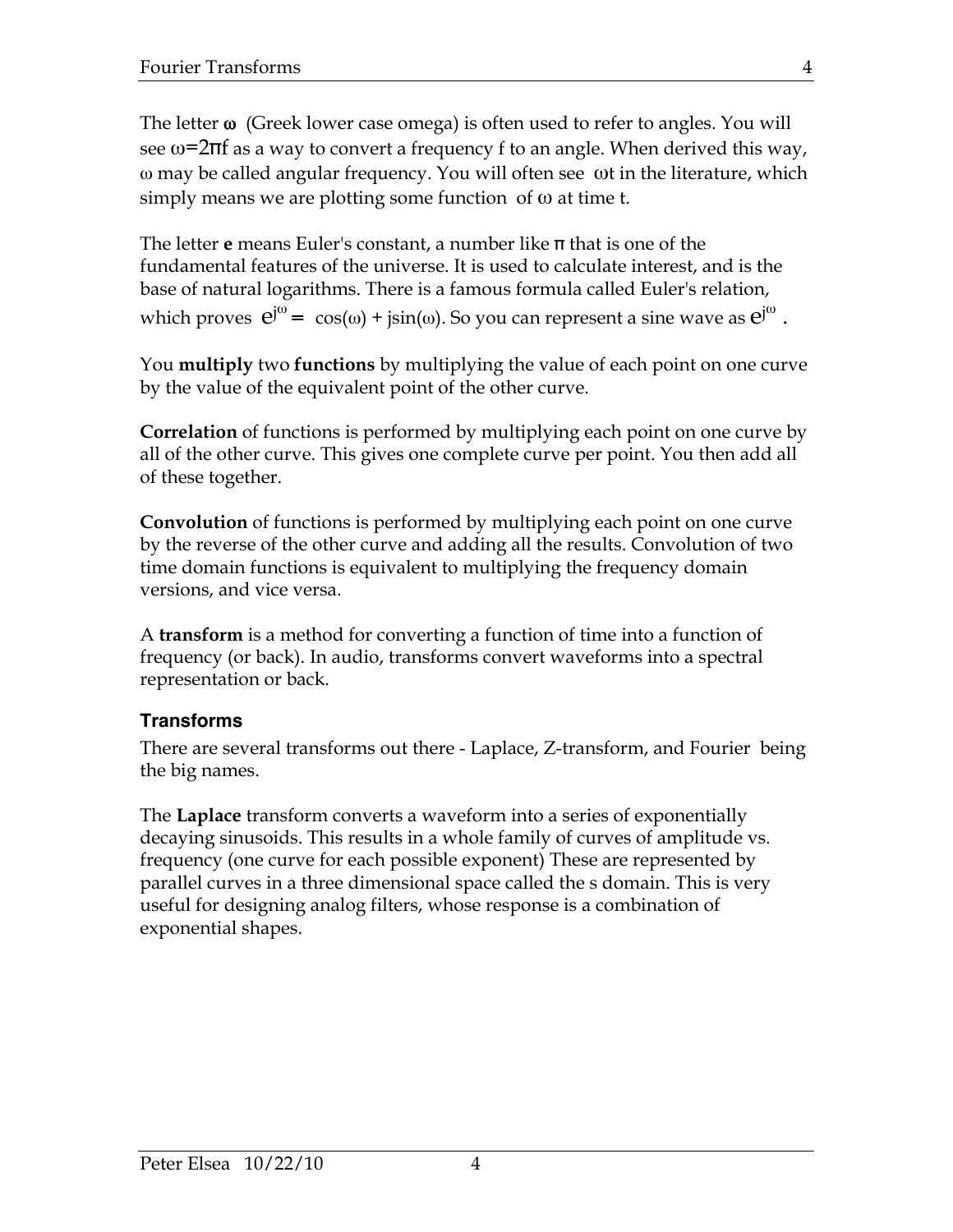



The **Z transform** converts waveforms into something similar to the s plane, but in a polar scheme known as the Z plane. The frequency is represented by the angle, and the exponent by the radius, so the amplitude vs. frequency curves are wrapped in circles. This is used for designing digital filters.



Figure 2. Z-transform. The components are on concentric rings.

The **Fourier transform** converts waveforms into a series of sinusoids. The Fourier transform gives sine and cosine coefficients for all of the component frequencies, so these are plotted in the frequency domain.

#### **Types of Fourier transform**

There are four types of signal encountered in audio. These signal types are:

• Non-periodic analog signal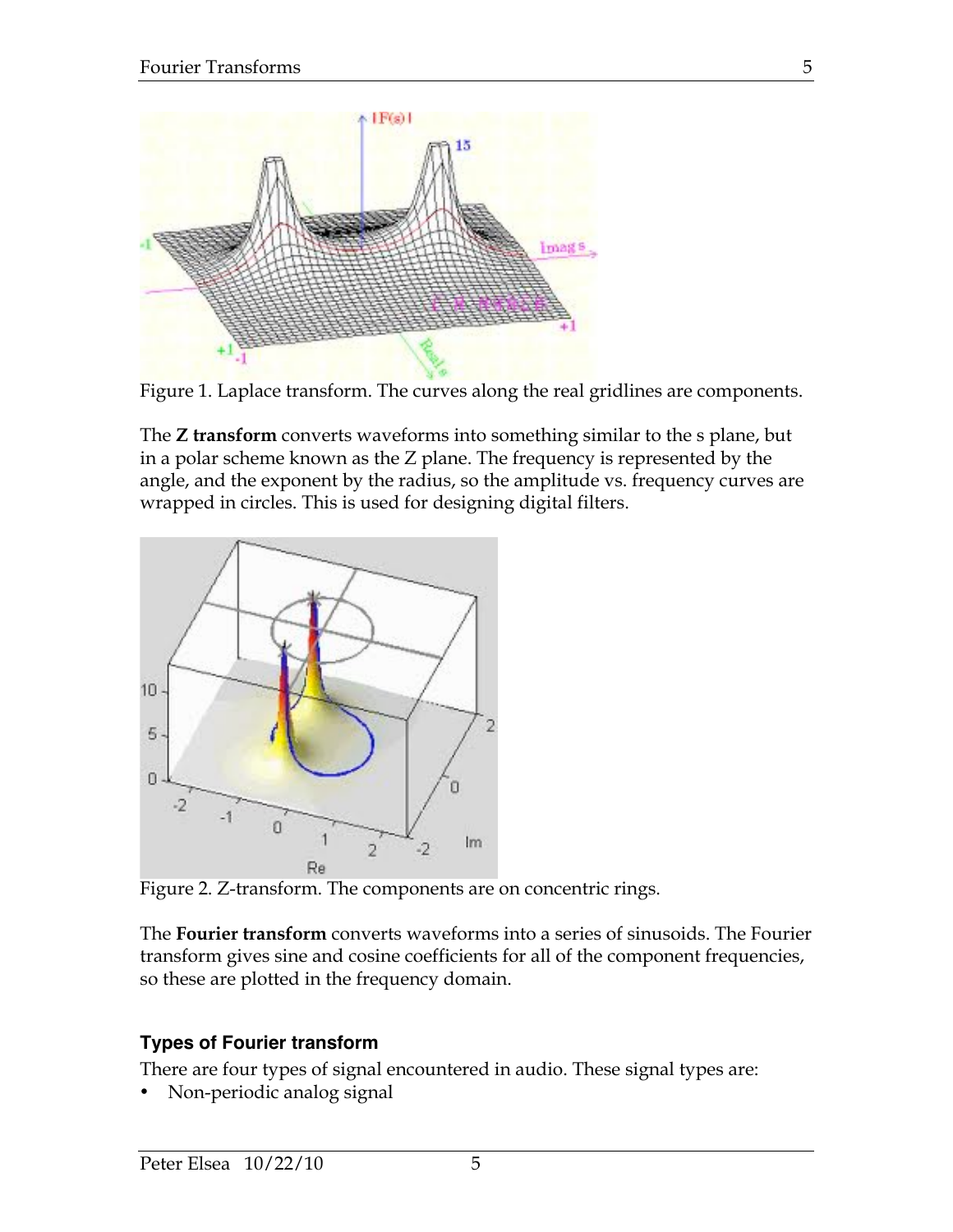- Periodic analog signal
- Non-periodic digitized (discrete) signal
- Periodic digitized (discrete) signal

Different variants of the Fourier transform are appropriate to each. Some of these are referred to with initials.

- In the case of the non-periodic analog signal, the sinusoids may have any frequency, and there may be an infinite number of them. The original Fourier transform deals with this.
- In the case of the periodic analog signal, the sinusoids take frequencies that are multiples of the fundamental established by the period (The **Fourier series**). There still may be an infinite number. (You need an infinite number of sinusoids to represent a corner in a waveform, so square waves and triangles have infinite Fourier representations.)
- In the case of the non-periodic digitized signal, the sinusoids are discrete themselves, and are limited in frequency to the range of one half of the sampling rate. The **D**iscrete **T**ime **F**ourier **T**ransform (DTFT) is used here.
- In the case of the periodic digitized signal, the sinusoids are discrete themselves, and limited in frequency to a harmonic series up to one half of the sampling rate. This can be analyzed by the **D**iscrete **F**ourier **T**ransform, (DFT) or the **F**ast **F**ourier **T**ransform (FFT).

All of these transforms have inverse transforms, which take us back to the original waveform.

The transforms for analog signals are the theoretical basis for all of the math, but you can't actually do any of them in a computer. Computers deal with discrete signals because all they know is lists of numbers. These are processed by the DFT. The waveform goes in as a list of numbers, and two lists come out. What numbers do we need in the lists?

## **Details of the output**

A sinusoid has frequency, amplitude and phase. These three parameters must be included for each of the components of a waveform. When we are dealing with periodic waveforms, the frequency of a component can be implied by its position in the list. The frequency positions are called **bins**. The first component is DC, the next the fundamental, then the second harmonic, and so on. So lists with values for each component will be sufficient. What do the two values mean?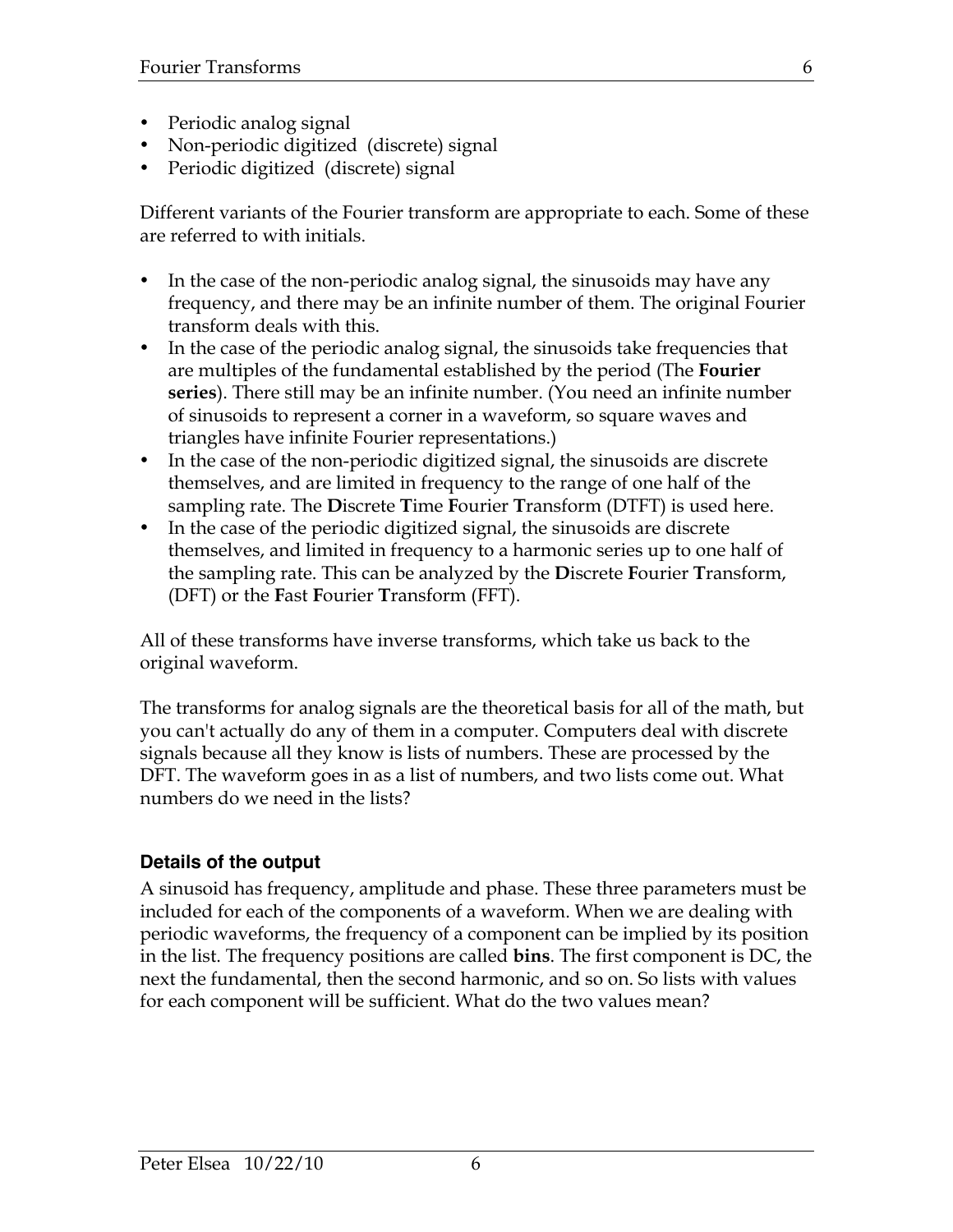Amplitude and phase are one possibility. In that case each pair of numbers is a **polar representation** of the component.2 This is very nice, because the list of amplitudes can be charted as a graph of the frequency response. The frequencies represented actually range from –sr/2 to sr/2, but we usually only look at the positive side of the graph. The negative side is a mirror image of this.

We generally ignore phase when we are just looking, since phase has no audible effect.<sup>3</sup> For mathematical convenience, the amplitude range is normalized from  $0$ to 1.0, and the phase is from -π to  $π$ . $4$ 

Phase is hard to do math with. The fact that the phase wraps around from  $\text{-} \pi$  to  $\pi$ , and that math leads to division by 0 makes the code awkward. For computation, a **rectangular representation** of amplitude and phase is handier. This can be done by specifying each component as a sum of a cosine wave and a sine wave. This is the most common definition of the Fourier series:

 $a_0$  /2 + ( $a_1cos(x)$  +  $b_1sin(x)$ ) + ( $a_2cos(2x)$  +  $b_2sin(2x)$ ) + ...

This is usually output as two lists, one with the a values and the other with the b values. To keep the lists the same length, a  $b_0$  of value 0 is included in the b list. The lists are called the cosine and sine parts or sometimes the real and imaginary parts. If there are N points in the input sample, there will be  $N/2 + 1$  points in each list. The frequency x is the sample rate divided by N. A 512 point DFT with a sample rate of 44.1 khz gives a fundamental frequency of 86.13 hz. The highest frequency represented is half the sample rate. (The  $a_0$  term is a DC offset)

This is called the real DFT. The algorithm that does this is rather inefficient (there's a correlation with every potential sinusoid), so a streamlined version called the **F**ast **F**ourier **T**ransform is preferred. The FFT also outputs two lists, , which are the coefficients for the real and imaginary parts of complex numbers.

 $(a_0\cos(0) - b_0\sin(0)) + (a_1\cos(x) - b_1\sin(x)) + (a_2\cos(2x) - b_2\sin(2x))$ 

These lists can be changed to amplitude and phase pairs with a simple Cartesian to polar conversion.

There are N components in each list from the FFT . They still represent multiples of  $x = SR/N$ . The values beyond half the sampling rate represent negative frequency components running from  $\cdot$  (N/2 -1)x to -x.<sup>5</sup>

 <sup>2</sup> Phase is an angle, and a radius and angle define a point on a polar plot.

 $3$  The inaudible effects of phase are significant, and forgetting about phase when you are processing audio and not just listening is a serious mistake.

<sup>4</sup> We usually do angles in radians. It's nicer for the computers. And yes, negative phase is as likely as positive.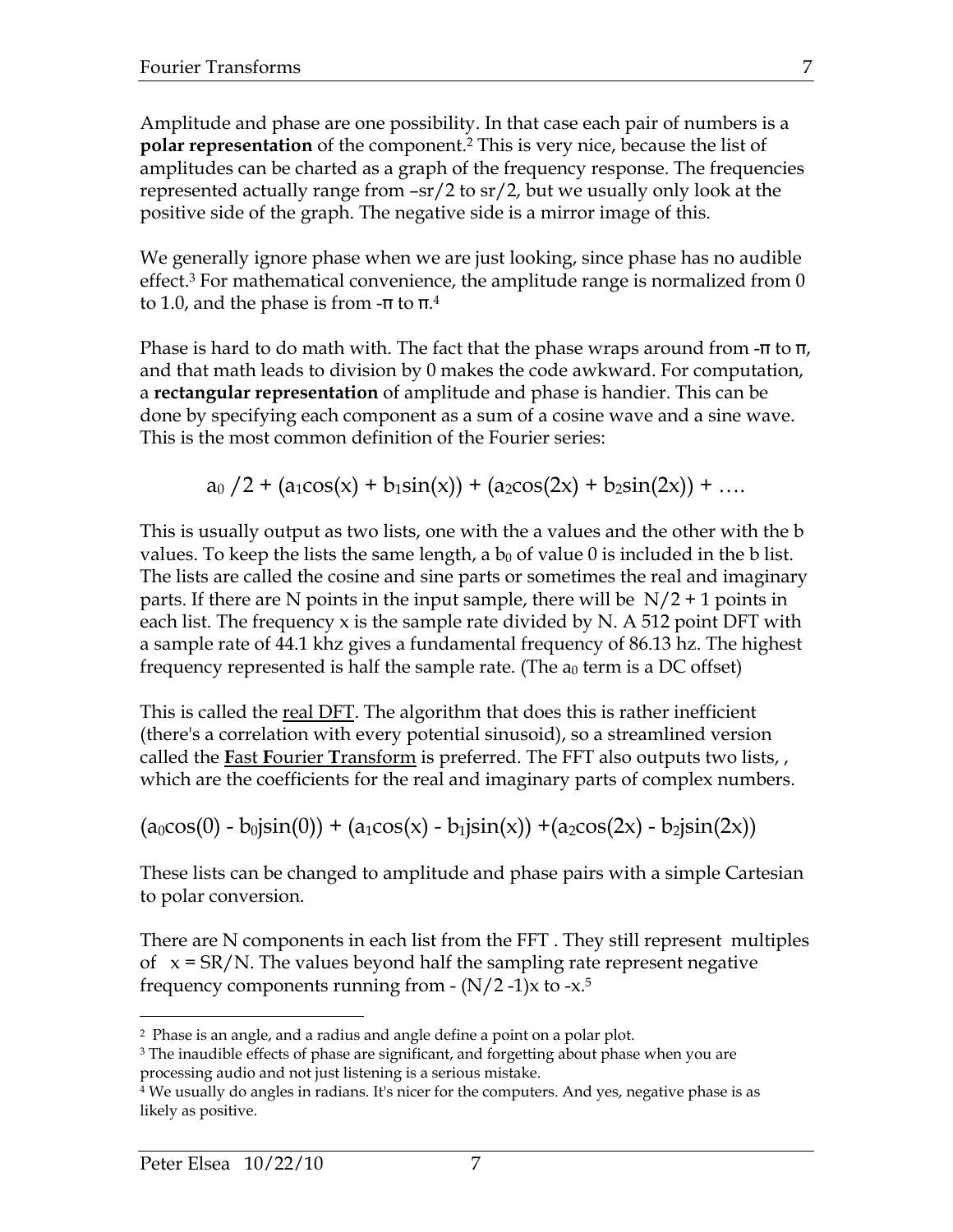The **FFT** takes complex numbers as its input<sup>6</sup>. If the input is a not a complex signal, the imaginary parts of the input are zero and the output curves will be symmetrical about the N/2 point. This implies a lot of wasted computation. This can be skipped, giving the **real FFT**. The output looks just like the complex FFT.

At this point, many may be worrying about how waveforms that are harmonic series on other fundamentals can be accurately represented by components based on the arbitrary frequency SR/N. Consider a 100 hz tone. As an example This falls between the 86.13 hz and the 166.32 hz components of the transform, so it would show up in both bins. These, plus the phase information are enough for the iFFT to give a 100 hz tone back. Of course, the more points in the analysis, the more accurate the reconstructed signal.

Here is an fft of a 229 hz sine wave showing how a combination of real and imaginary bins represents a sine wave of arbitrary frequency. This is a 1024 point fft, which gives a bin spacing of 43.0664 hz. The tallest bin is 215.33 hz. In reality, the bins are constantly changing.



Figure 3.

#### **Transforming continuous signals**

The FFT works with a chunk of signal N points long. The algorithm requires that N be a power of two. If a recording is too short, we can just add zeros, but more likely, we are interested in recordings much longer than N samples. We are also interested in how the transform changes over time, not just the overall average frequency content.

<sup>&</sup>lt;sup>5</sup> This makes the outputs symmetrical curves. For many purposes the negative frequencies can be ignored, but the iFFT uses them when converting back to waveforms, so ignoring them would result in a loss of amplitude.

 $^6$  Most waveforms are real, not complex. Where would you find a complex waveform? As the output of an inverse FFT.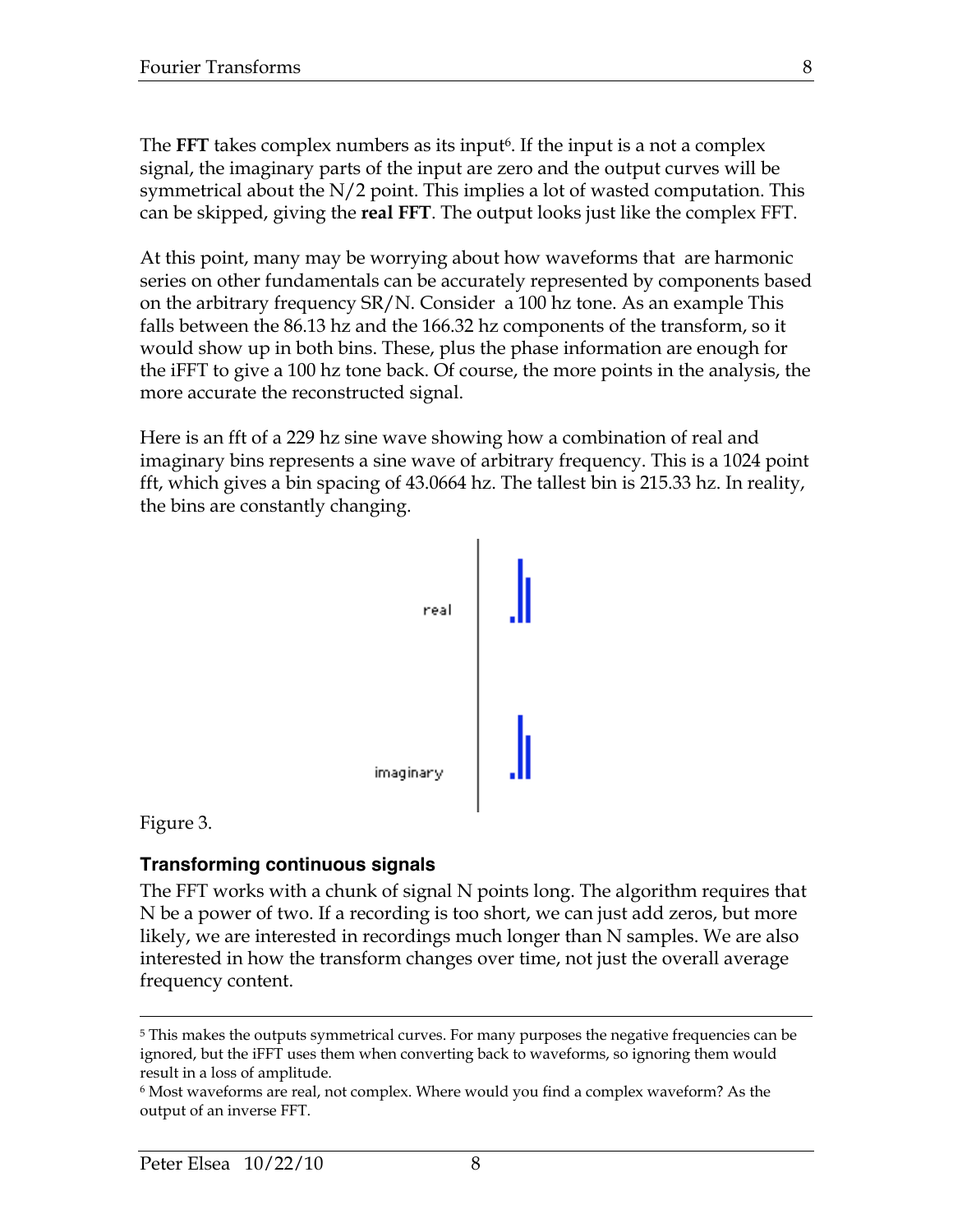This problem is overcome with a system of windowing, which is similar to the practice of showing moving pictures by projecting a series of still pictures. In essence, the incoming signal is broken into chunks of N points and analyzed as a series of frames. To smooth out the errors caused by this arbitrary chopping, overlapping chunks are processed-- when the signal is reconstituted, the overlapped frames are mixed together. For further smoothing, the frames are faded in and out before the analysis. There are many schemes for doing this. Luckily for Max users, all of this is hidden in the pfft~ object.

# **Putting the FFT to work.**

So, whats the point? Well, there are several pretty neat tricks we can do with Fourier transforms of signals. In MSP the output of fft~ is a pair of synchronized signals, one with the coefficients of the real terms and the other with the coefficients of the imaginary terms. These can be routed and processed just like any other signal. (But you wouldn't want to listen to them!)

## **Viewing Spectra.**

The patch in figure 4 will show the spectrum of a sound



Fig 4. The magnitude spectrum of fft $\sim$ 

Note the magic settings for fft~ and scope~ to get a stable image.

Cartopol~ is used to convert the rectangular output of fft~ into magnitude and phase format. The spectrum is mirrored because fft $\sim$  produces the full complex spectrum-- those are the negative frequencies at the right. It's hard to see much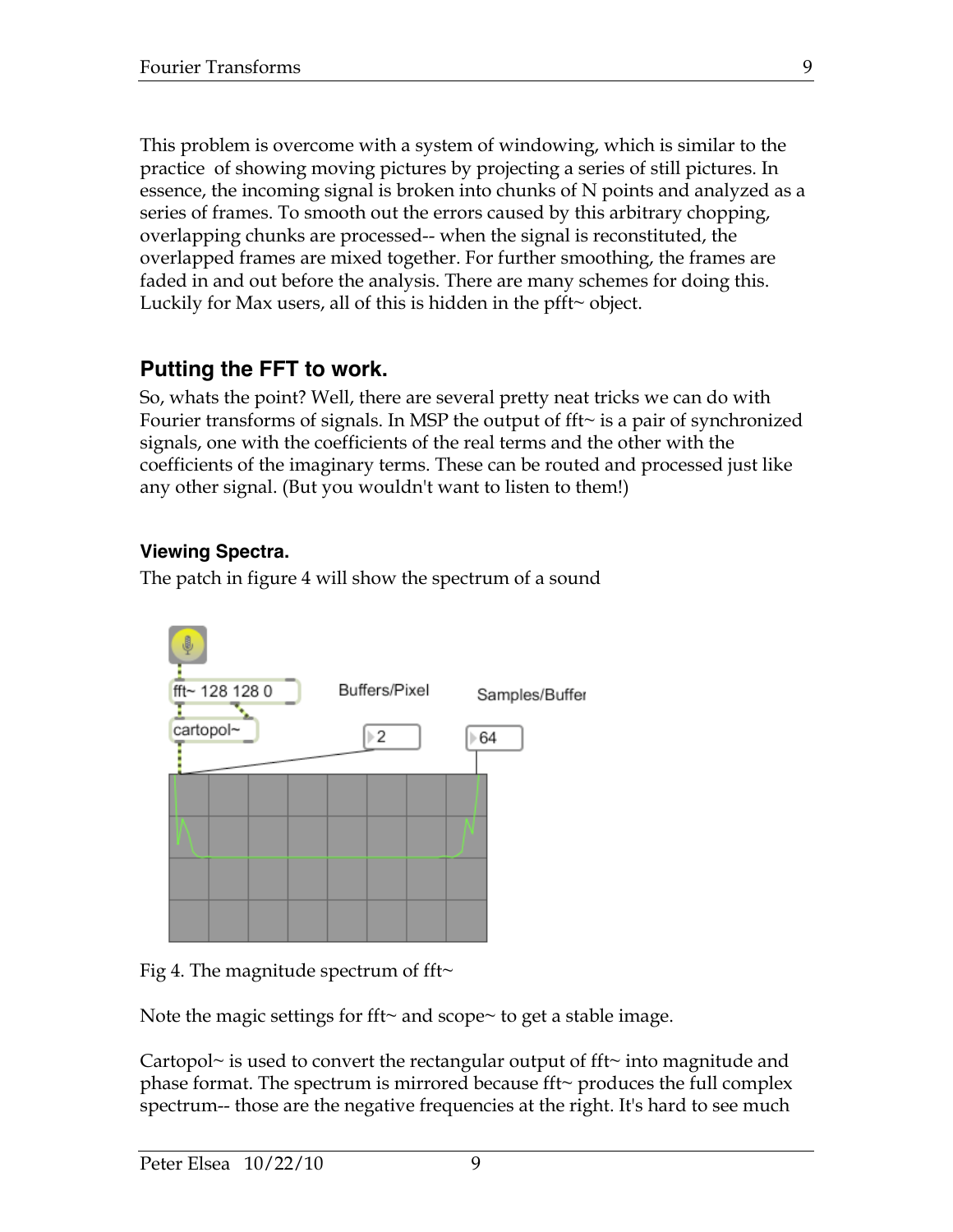detail because of the limitations of scope~. Perhaps the future will see a display optimized for this.

It's not hard to produce a bargraph version of this using a buffer~, peek~ and poke~, as explained in the visualizing music tutorial.

#### **Pitch Shift**

First a word about pfft~7. This is a wrapper for fft operations. To use it you specify a subpatch to process the fft data, a frame size, and the number of overlap windows to use. Pfft~ will perform the fft and pass the data to the subpatch, and will reconstruct whatever the subpatch gives back. Almost any fft process is going to look like this at the top level:



Figure 5.

Pfft~ requires a name for a subpatcher to load in, an fft size, and the number of windows to overlap. A large analysis and many windows give better results and a heavy CPU hit. Generally I get the effect working in a generous setup and then reduce the options until it starts to sound bad. The supatchers look something like this



Figure 6.

 <sup>7</sup> Poly fft~. It's like the Poly~ object, running multiple copies of the same subpatcher.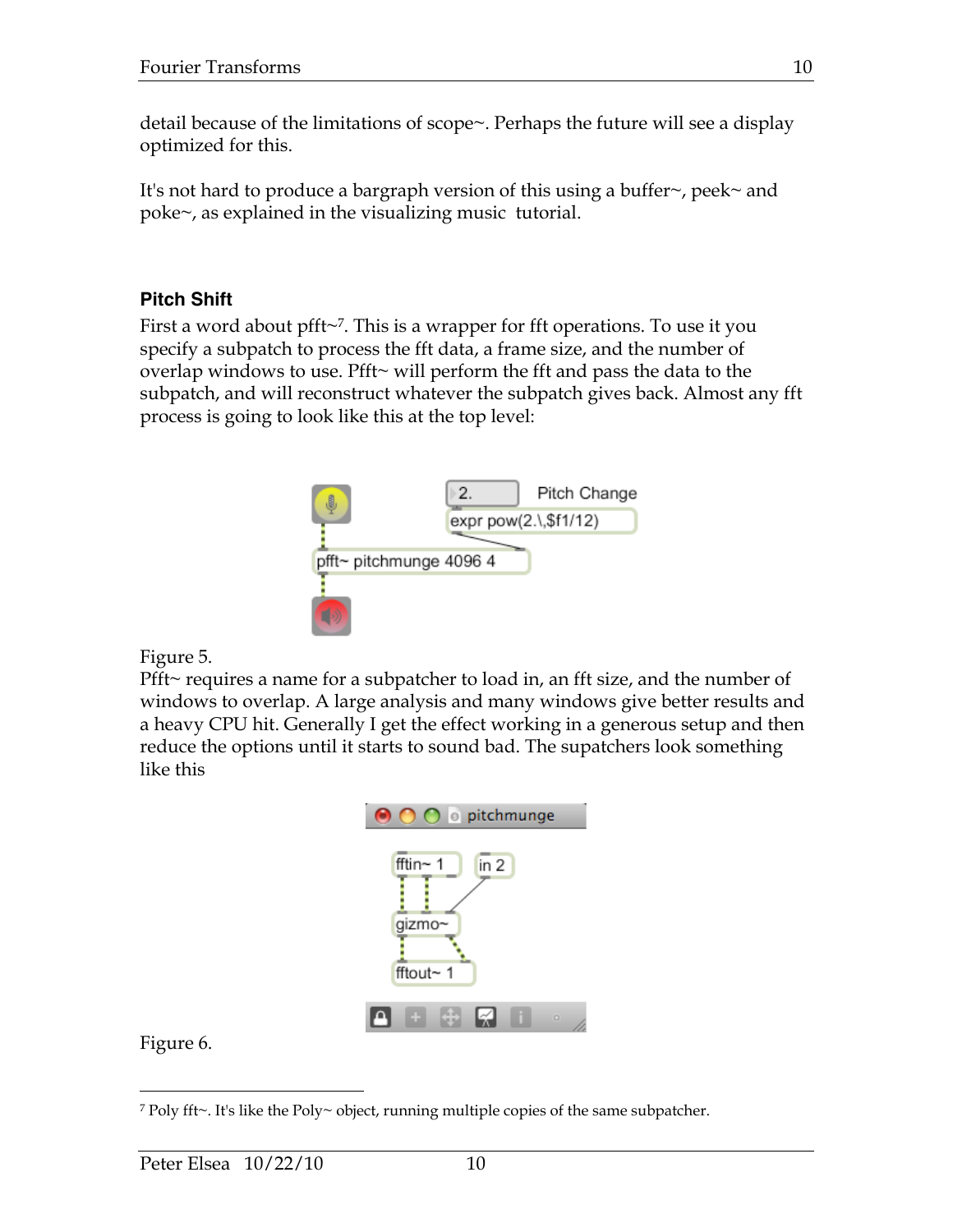In the sub patch, the fft analysis comes from an **fftin~** object. This specifies the inlet number on pfft~ this will be connected to, and a window shape if you like to tweak things. fftin~ has three outlets: one for the real fft signal, one for the imaginary fft signal, and one for synchronization - this output is an index to the bin8 number in the frame. The inverse fft happens in **fftout~.** The real and imaginary signals applied will be reconstructed at the outlet of pfft~. There is an argument to specify the outlet number.

The patcher shown will use **gizmo~** to shift pitch by semitones. Figure 4 shows what gizmo $\sim$  does- peaks in the spectrum are moved by multiplying the frequency to maintain the intervals. (**fbinshift~** shifts all parts of the spectrum equally. This modifies the sound in strange ways.)



Figure 7.

## **Convolution by multiplication**

The convolution of two signals an be performed by multiplying their Fourier transforms. This is done by multiplying the real and imaginary parts of the transforms. The result is a strange amalgamation of the two sounds. Figure 8 illustrates how this is done in the pfft~. It's nothing more complicated than a couple of  $*$  objects.

 <sup>8</sup> The something of the Asomething terms.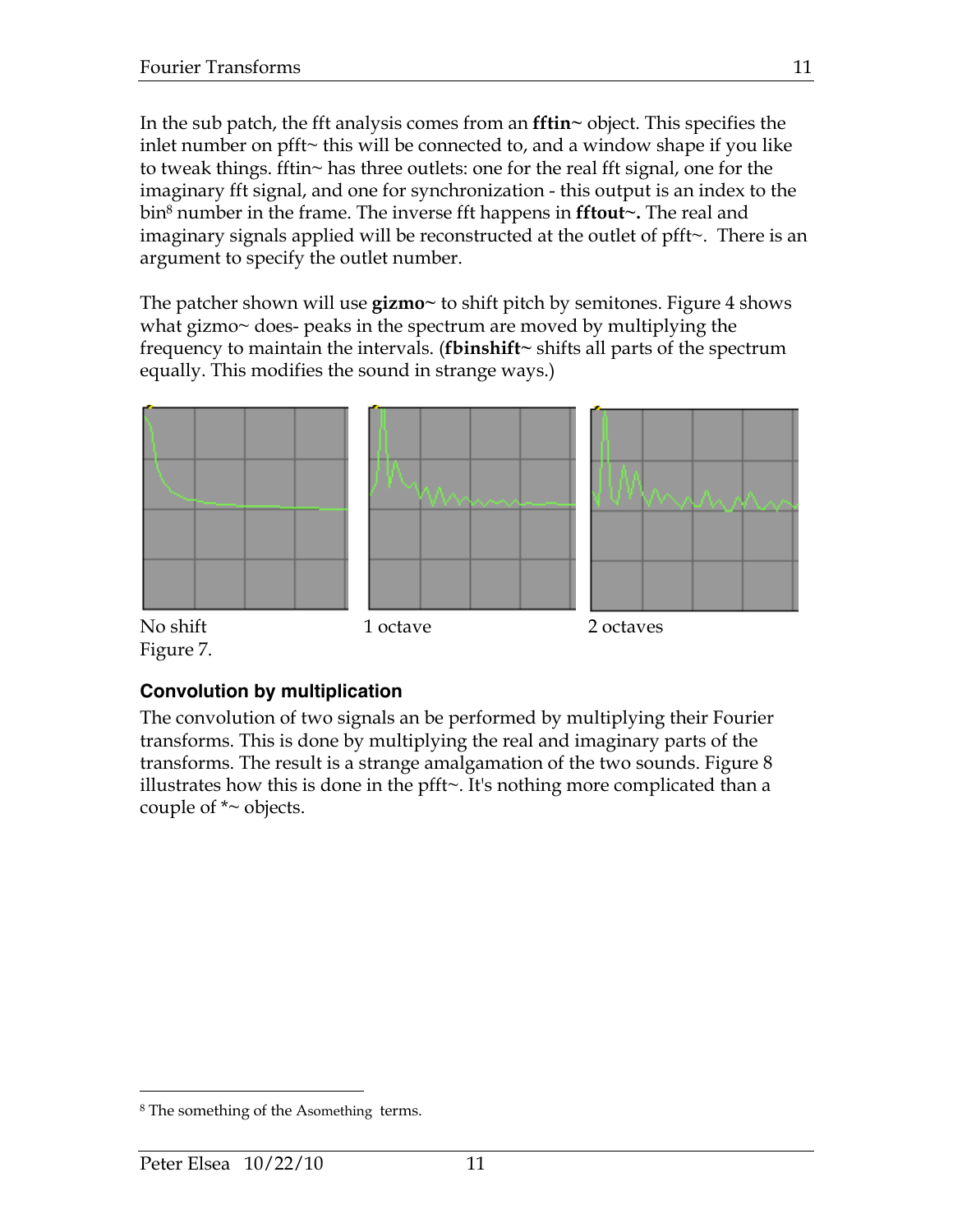

Figure 8.

# **Filtering by Convolution**

When the fft signal has been converted into magnitude and phase format, it should be clear that you can change the amplitude of the reconstructed signal just by changing the magnitude part of the fft signal. You can also do this by changing both the real and imaginary signals in rectangular notation. If you could isolate particular bands in the fft output, you could change just that part of the spectrum. A method for doing this is shown in the demonstration patch "forbidden planet", and deconstructed in figures 9-11.



Figure 9. The elements of the forbidden planet patch.

The main patch: a table containing a shaped spectrum is converted into a signal by loading it into a buffer~ called EqFun~. Figure shows the subpatcher that does this conversion.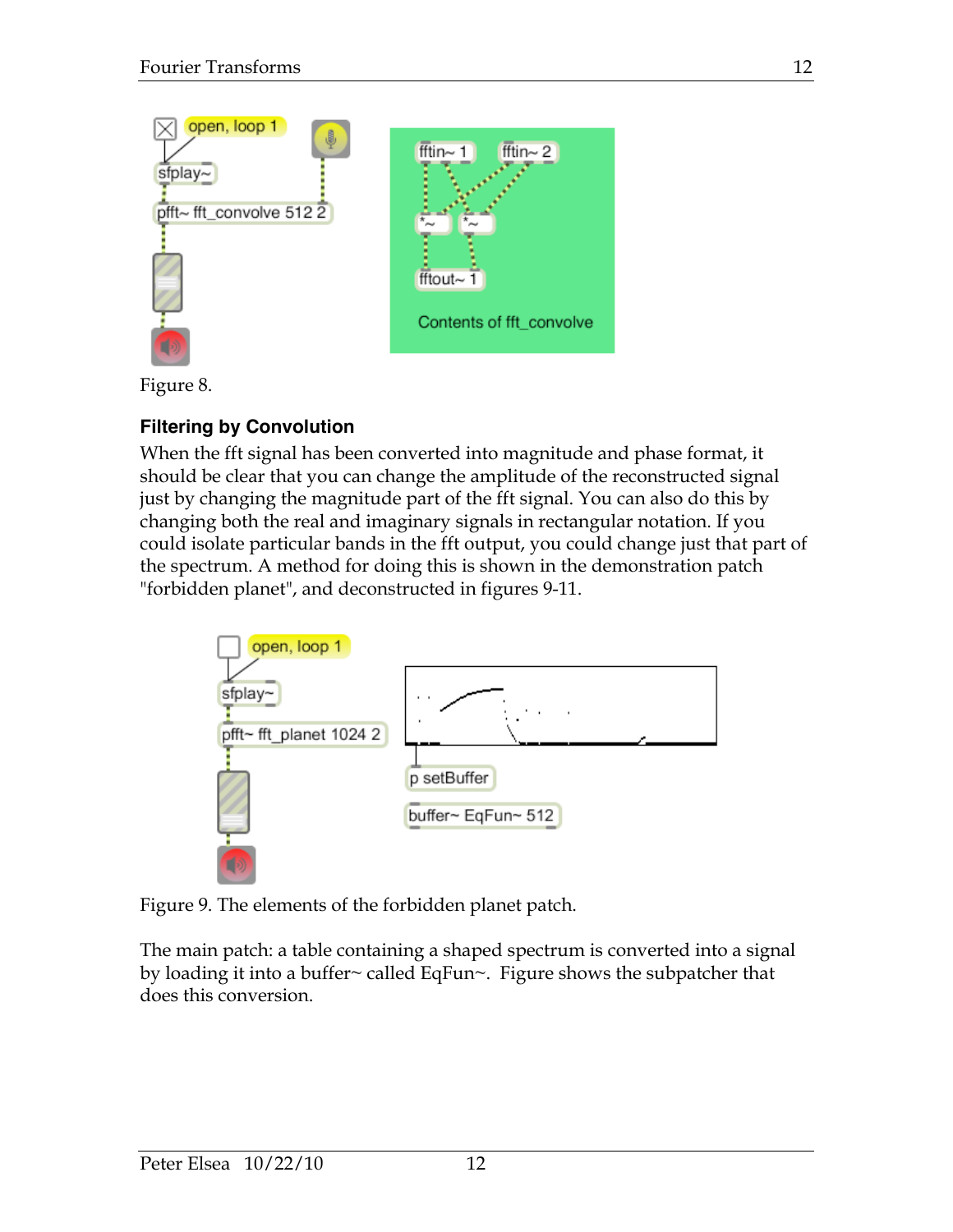

Figure 10. Setting the buffer $\sim$ 



Figure 11. Doing the work

The pfft~ subpatch shown in figure 11. does the processing. The frequency control signal is played in sync with the fft via the **index~** object connected to the third output of fftin~. Both the real and imaginary parts of the fft are multiplied by the control signal and the results sent to fftout~. This will superimpose the shape of the table contents (i.e. the filter curves drawn by the user) on the spectrum of the reconstructed signal.

## **Vocoding with the fft**

The next step is to use an input signal for the modification source. This is illustrated in figure 12.